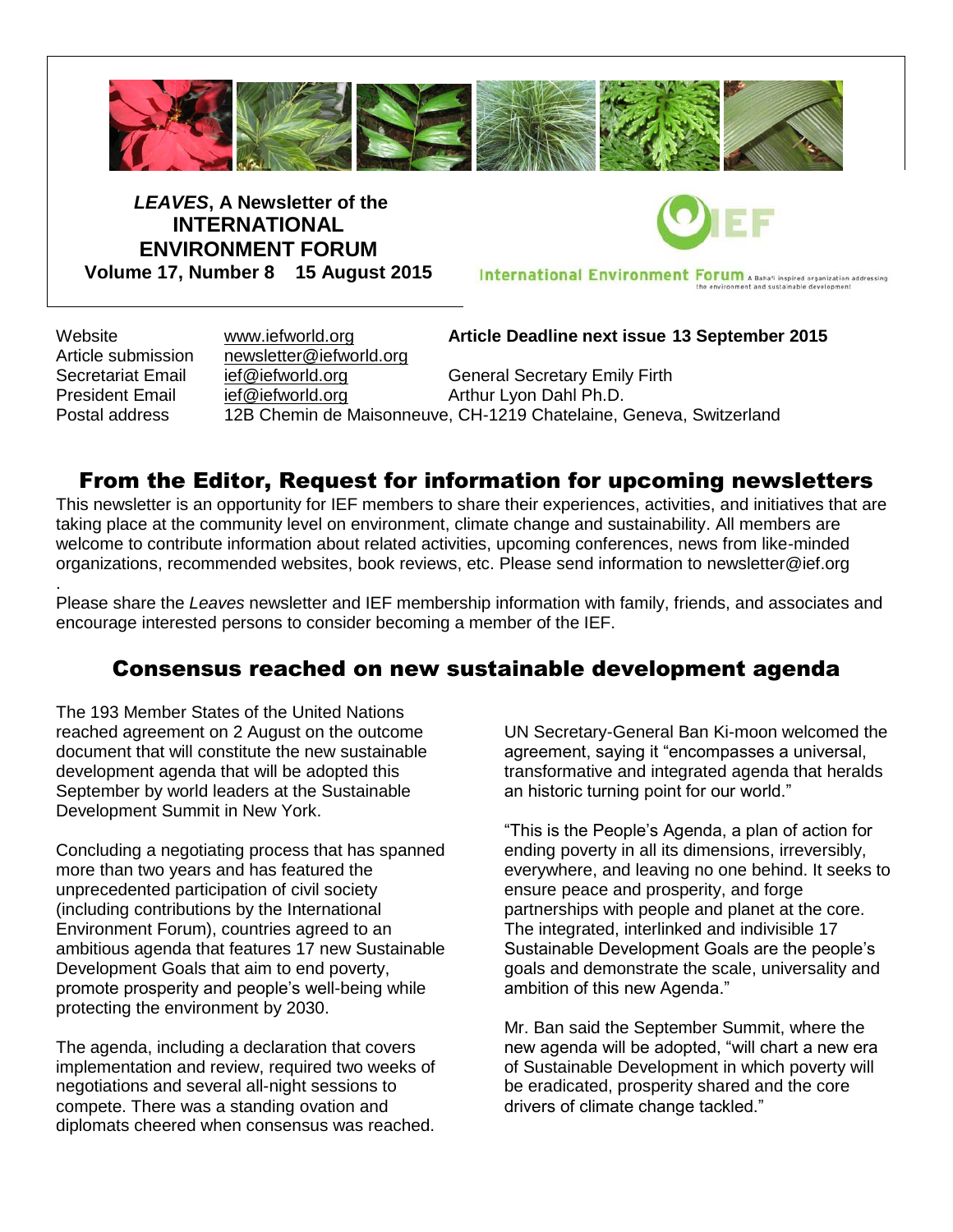He added that the UN System stands ready to support the implementation of the new agenda, which builds on the successful outcome of the Third International Conference on Financing for Development in Addis Ababa, and which, he said, will also contribute to achieve a meaningful agreement in the COP21 in Paris in December. More than 150 world leaders are expected to attend the Sustainable Development Summit at the UN headquarters in New York between 25 to 27 September to formally adopt the outcome document of the new sustainable agenda.

The new sustainable development agenda builds on the success of the Millennium Development Goals, which helped more than 700 million people escape poverty. The eight Millennium Development Goals, adopted in 2000, aimed at an array of issues that included slashing poverty, hunger, disease, gender inequality, and access to water and sanitation by 2015.

The new sustainable development goals, and the broader sustainability agenda, go much further, addressing the root causes of poverty and the universal need for development that works for all people.

The preamble of the 29-page text, "Transforming Our World: The 2030 Agenda for Sustainable Development," states, "We are resolved to free the human race from the tyranny of poverty and want and to heal and secure our planet." It continues, "We are determined to take the bold and transformative steps which are urgently needed to shift the world onto a sustainable and resilient path. As we embark on this collective journey, we pledge that no one will be left behind."

**Rio+20 and the intergovernmental process**

At the Rio+20 Conference of 2012, Member States agreed to launch a process to develop a set of sustainable development goals, which will build upon the Millennium Development Goals. The Millennium Development Goals have proven that goal-setting can lift millions out of poverty, improve well-being and provide vast new opportunities for better lives. It was agreed that the new goals would be global in nature and universally applicable to all countries while taking into account different national realities, capacities and levels of development and respecting national policies and priorities.

The negotiations were co-facilitated by the UN Permanent Representative of Ireland, Ambassador David Donohue, and the UN Permanent Representative of Kenya, Ambassador Macharia Kamau, over two years. The inclusive and transparent consultations by Member States, with the strong engagement of civil society and other stakeholders, have served as a basis for the conclusion of the intergovernmental negotiations on the emerging universal and people-centred agenda.

#### **Core elements of the agreed outcome document**

The outcome document highlights poverty eradication as the overarching goal of the new development agenda and has at its core the integration of the economic, social and environmental dimensions of sustainable development. The emerging development agenda is unique in that it calls for action by all countries, poor, rich and middle-income. Member States pledge that as they embark on this collective journey, no one will be left behind. The 'five Ps' people, planet, prosperity, peace, and partnership—capture the broad scope of the agenda.

The 17 sustainable goals and 169 targets aim at tackling key systemic barriers to sustainable development such as inequality, unsustainable consumption and production patterns, inadequate infrastructure and lack of decent jobs. The environmental dimension of sustainable development is covered in the goals on oceans and marine resources and on ecosystems and biodiversity, bringing core issues into the goal and target framework.

The means of implementation outlined in the outcome document match its ambitious goals and focus on finance, technology and capacity development. In addition to a stand-alone goal on the means of implementation for the new agenda, specific means are tailored to each of the sustainable development goals.

Member States stressed that the desired transformations will require a departure from "business as usual" and that intensified international cooperation on many fronts will be required. The agenda calls for a revitalized, global partnership for sustainable development, including for multi-stakeholder partnerships. The agenda also calls for increased capacity-building and better data and statistics to measure sustainable development. An effective follow-up and review architecture – a core element of the outcome document – will be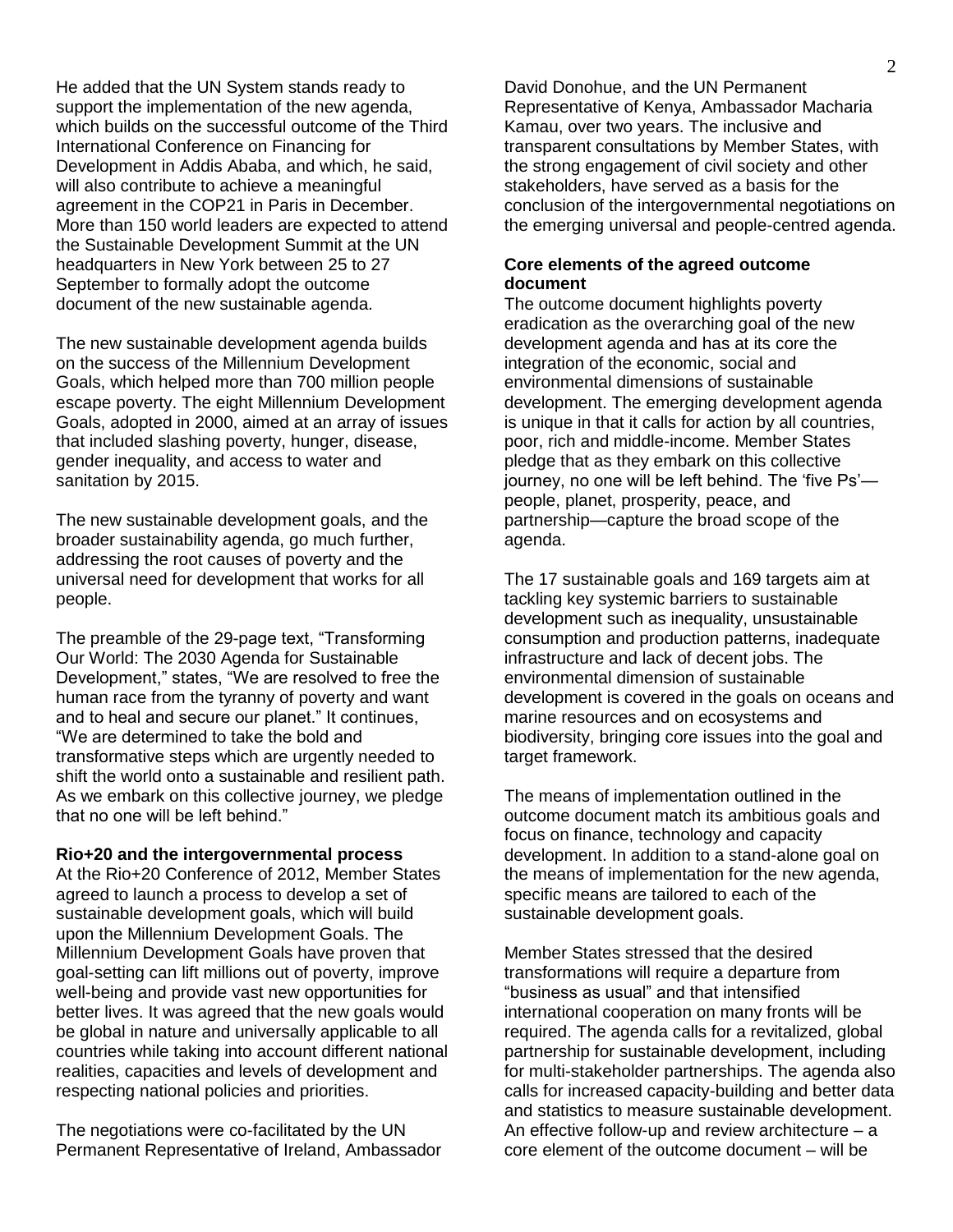critical to support the implementation of the new agenda. The High Level Political Forum on sustainable development, set up after the Rio+20 Conference, will serve as the apex forum for follow up and review and will thus play a central role. The General Assembly, the Economic and Social Council and specialized agencies will also be engaged in reviewing progress in specific areas.

Based on the outcome document, the agenda will include a Technology Facilitation Mechanism to support the new goals, based on multi-stakeholder collaboration between Member States, civil society, business, the scientific community, and the UN system of agencies. The Mechanism, which was agreed at the Addis Conference in July, will have an inter-agency task team, a forum on science, technology and innovation, and an on-line platform for collaboration.

The successful outcome of the Addis Conference gave important positive momentum to the last stretch of negotiations on the post-2015 development agenda. It is expected that the

consensus reached on the outcome document will provide momentum for the negotiations on a new binding climate change treaty to culminate at the Climate Change Conference in Paris from 30 November to 11 December 2015.

This, of course, is only the beginning of an immense effort to implement such a complex and integrated set of global aspirations, including eradicating extreme poverty, reducing inequality within and between countries, moving to sustainability in water, energy, oceans, land and biodiversity management, and taking urgent action to combat climate change.

A new FINAL-FINAL version of the post-2105 summit outcome document has just been released on 12 August and can be downloaded at: [http://www.un.org/pga/wp](http://www.un.org/pga/wp-content/uploads/sites/3/2015/08/120815_outcome-document-of-Summit-for-adoption-of-the-post-2015-development-agenda.pdf)[content/uploads/sites/3/2015/08/120815\\_outcome](http://www.un.org/pga/wp-content/uploads/sites/3/2015/08/120815_outcome-document-of-Summit-for-adoption-of-the-post-2015-development-agenda.pdf)[document-of-Summit-for-adoption-of-the-post-](http://www.un.org/pga/wp-content/uploads/sites/3/2015/08/120815_outcome-document-of-Summit-for-adoption-of-the-post-2015-development-agenda.pdf)[2015-development-agenda.pdf](http://www.un.org/pga/wp-content/uploads/sites/3/2015/08/120815_outcome-document-of-Summit-for-adoption-of-the-post-2015-development-agenda.pdf)

# IEF planning for COP21 side events in Paris, December 2015

The IEF Board has submitted a request to host four side events in the civil society *climate Generation areas*, alongside the 21<sup>st</sup> Conference of the Parties to the United Nations Framework Convention on Climate Change (COP21) between 30 November and 11 December in Paris. The *climate Generations areas*, established by the French Government and open to the general public, is dedicated to civil society projects to help combat climate change and will host exhibitions and 150 conferences and debates throughout the two week period.

The IEF proposals have been developed in consultation with the Baha'i International Community in New York, and if accepted present an opportunity to engage a diverse audience in an interactive setting along the following themes:

## *Ensuring climate solutions work: ethical and spiritual principles for our shared responsibility*

This participatory workshop will encourage the audience to explore their own values and their motivation to acknowledge their share of responsibility for implementing the Paris agreement and greenhouse gas reductions at their own level. The introductory panel will set the stage for facilitated small group discussions in both English and French.

#### *Principles for accountability for climate change agreements*

This workshop will explore the challenges of accountability in international governance in general and for the Paris outcomes in particular, and encourage all those present to consider the accountability mechanisms relevant to their own situations, including for governments, communities, the public, the media, and civil society organizations.

#### *Community resilience in the face of climate-driven extreme events, a Vanuatu case study*

Climate change adaptation requires increased resilience at the community level, and this workshop will use a case study of the island of Tanna, Vanuatu, hit by Cyclone Pam in March 2015, to discuss tools for building social cohesion at the rural village level, and more broadly in communities and neighbourhoods that are vulnerable to extreme climate events.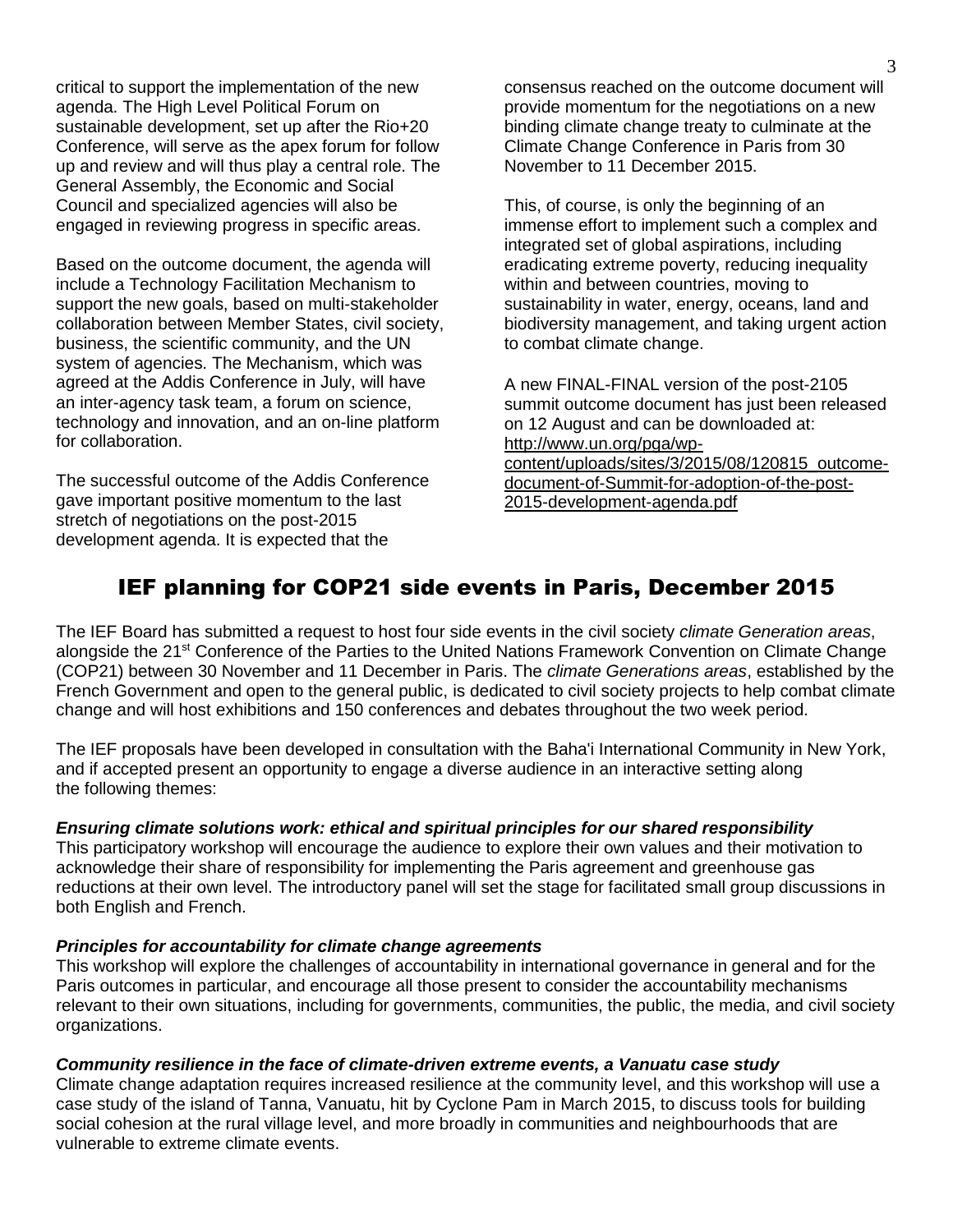#### *Values-based climate change education*

This workshop will introduce approaches to values-based education developed by EU-funded research and networks, including toolkits for use in secondary schools. It will share the results of on-line and community courses in climate change education demonstrating the potential of interfaith approaches to climate change education.

The IEF Board will be advised in early September whether any or all of these proposals have been accepted.

# Live sustainably to save the Earth Sustainable Development and the Prosperity of Humankind

The Wilmette Institute is again offering its on-line course on Sustainable Development and the Prosperity of Humankind, originally developed for the Wilmette Institute by the International Environment Forum, and newly revised and updated this year. All the faculty are IEF members.



September 15 - November 2, 2015 (7 weeks) **Faculty: [Arthur Lyon Dahl](http://r20.rs6.net/tn.jsp?f=0017pr3pZvXQLjENUtcNapWV7DLkLoR4KTQ6HziHdEHQ22HMOEOxjxhjs9_Q0HGvlY_iUPSDZXPRdAZNJOZ1GkYQR7urHZQmEDgb4l9J2wU5YN_M0PBfh61EiPu_wrtTW2l64xEuiyTvBaaTuKicwL4IW8z_fogD96_m6LTB3b3TtQS_ISBCspNEDijCvalpxe5V-3fDFkFCj8=&c=aUFfKl_KtS1zZjVJ1Z5LUo_hdBZl6q-JRNe1vwdBAqs5GDBVUDSfGA==&ch=KEJ8HF42SLv6-ZFsHvI6SgZMpZZ8AjD5V1Pnab0686B1OsxaNVobBw==)**, **[Gary Colliver](http://r20.rs6.net/tn.jsp?f=0017pr3pZvXQLjENUtcNapWV7DLkLoR4KTQ6HziHdEHQ22HMOEOxjxhjs9_Q0HGvlY_l1aVHXBdjdSXm0CE26i99xJoalxm_5taxnm9xqos9RsS5-nBe-ikNRsIphafxlUABWOQyPrCxU78zzMORHu_7XG6gFMXgacChljCIkDtlPgy1js6OJH41XZFmOnLHyiDQatphZthAWY=&c=aUFfKl_KtS1zZjVJ1Z5LUo_hdBZl6q-JRNe1vwdBAqs5GDBVUDSfGA==&ch=KEJ8HF42SLv6-ZFsHvI6SgZMpZZ8AjD5V1Pnab0686B1OsxaNVobBw==)**, **[Carole Flood](http://r20.rs6.net/tn.jsp?f=0017pr3pZvXQLjENUtcNapWV7DLkLoR4KTQ6HziHdEHQ22HMOEOxjxhjs9_Q0HGvlY_flhRW1mClT1sc6OcmgtqjNG9PDmCTwsqtMp5q4JBYfydOHbwkrQVSj3nqVxEuLcIBUrh03MN579onx9EIvbtSScMFrgJjm8F575VDyrWHa_EbT2TKNpE0g9RsIT-e0F5QF3CKcmbc-E=&c=aUFfKl_KtS1zZjVJ1Z5LUo_hdBZl6q-JRNe1vwdBAqs5GDBVUDSfGA==&ch=KEJ8HF42SLv6-ZFsHvI6SgZMpZZ8AjD5V1Pnab0686B1OsxaNVobBw==)**, **[Christine Muller](http://r20.rs6.net/tn.jsp?f=0017pr3pZvXQLjENUtcNapWV7DLkLoR4KTQ6HziHdEHQ22HMOEOxjxhjs9_Q0HGvlY_C1HrbLGmRc22GOgNaad601kf5SpNucI-t6_OELBjEwXPgVjdCWshz4VV1jbqJvrBBHp8ql05-vulR5resyjo0b2VfOzvxWFTUxkzZPW7DK5yp0yuTYt9ovkfpd3z5-cDqjuPd05k7Jw=&c=aUFfKl_KtS1zZjVJ1Z5LUo_hdBZl6q-JRNe1vwdBAqs5GDBVUDSfGA==&ch=KEJ8HF42SLv6-ZFsHvI6SgZMpZZ8AjD5V1Pnab0686B1OsxaNVobBw==)**

\* Examine the wide agreement about the need to achieve sustainable development

\* Seek to understand its profound implications for a prosperous human society

Think about sustainability by integrating both the material and spiritual dimensions of life into a long-term systems perspective

Apply that thinking to questions of everyday life and lifestyle

Review the economic, social, and environmental issues that humanity faces in achieving sustainability and explore the spiritual principles that can help us find solutions

Click here to **[Learn More About This Course](http://r20.rs6.net/tn.jsp?f=0017pr3pZvXQLjENUtcNapWV7DLkLoR4KTQ6HziHdEHQ22HMOEOxjxhjtZAAsKAOUSp71alyWUaxLFFnZPm24ucf5L7kCWAbl48TcbYf7b53TWVSYeFyNQmKW_Agof14gcpAd2pzUhJ8IiNge1xoskWcodGMNnnQ4i7sUBo2JGL1PwLSGSm5y6d8iwOtgEX8mkHWuwoTJmhp21kWaRmS8rsv3cCg0ptm1664npSx7xEGC08kmKV0KFwws24SFIdgycQz0HFGoCVAkJsXYpmBoGVEXhgpBZtA8_QySZsCth8JESXR99AWwEHoH_eWmCzpXQimyNqo1cWZBA=&c=aUFfKl_KtS1zZjVJ1Z5LUo_hdBZl6q-JRNe1vwdBAqs5GDBVUDSfGA==&ch=KEJ8HF42SLv6-ZFsHvI6SgZMpZZ8AjD5V1Pnab0686B1OsxaNVobBw==) [Fees](http://r20.rs6.net/tn.jsp?f=0017pr3pZvXQLjENUtcNapWV7DLkLoR4KTQ6HziHdEHQ22HMOEOxjxhjsPligzPAIS6UEfXEHyKP_SJ8TPayf0aVI3VYnQ9BhiBjqNRWmdHKR3ty_O6Mb46S60PTN5iq5AiLrEUKchxQ0BiEHxLCpUaCANUptJasM0M6AAO-BZvvKHgq64xEJaxgXOG6w09mn5i9x429pyG42p51_VxAs7NFp-WKQdYjByHadeEj9XkDQ2bdQPs62aMkWQJWK798J_S_j6iKoygizxleCZIWIrCmijqRsykWSx2snDN7AsdpZ_aRlSt3IekHe0D7fdEDLyy&c=aUFfKl_KtS1zZjVJ1Z5LUo_hdBZl6q-JRNe1vwdBAqs5GDBVUDSfGA==&ch=KEJ8HF42SLv6-ZFsHvI6SgZMpZZ8AjD5V1Pnab0686B1OsxaNVobBw==) [Study Schedule](http://r20.rs6.net/tn.jsp?f=0017pr3pZvXQLjENUtcNapWV7DLkLoR4KTQ6HziHdEHQ22HMOEOxjxhjsPligzPAIS6Tqs7sfECxyVDX7q-uOUyBMPAewGNQDIXCqPJqEwmQpjlwUYSy9k73fbZ1loE2Oycp6bvFSx0gLqPs3eLYmB3NoyUTyX6xKQiwKeV2e7Wb_E0qx-brLEfjitL_TidUqxEAFFS-h90oPfqMHwESmUQAsyWsRbUYAMMQhZa9JX_MFqdn9GiHwk-CL0NBKfbedRS2kWEPkIqh7raSmQhskgbeZtEhQSysl_hdt5Wk4fmnYQe2s5ylPc2OQzBnj6-dyBg&c=aUFfKl_KtS1zZjVJ1Z5LUo_hdBZl6q-JRNe1vwdBAqs5GDBVUDSfGA==&ch=KEJ8HF42SLv6-ZFsHvI6SgZMpZZ8AjD5V1Pnab0686B1OsxaNVobBw==) [Register](http://r20.rs6.net/tn.jsp?f=0017pr3pZvXQLjENUtcNapWV7DLkLoR4KTQ6HziHdEHQ22HMOEOxjxhjsPligzPAIS6AfRXMiqFZo5xoMwL0W_VzQYSXHWWjO78av7ed27Dw-m1_6jm-Z45_5M6Vf7Z4vVK0yP4yYMVhac2HpPFHnEK83Dcviq6Y0jSYryRjk9rvaWOjy7IPKxWdAeDoQA1wUWicj7mEcVdmqAiRRPLKHxI36cnkLhrsnn1imo2BYFUC_SutVM1Ejj5BxkxtfkUug46TqR_CqeCz8lE5zxR1I-3LoiPOtf-LOCYjA-CmrrgGk-xqP7gZ5I7SO8DVsQAUWsuzwWUCwfJa1U=&c=aUFfKl_KtS1zZjVJ1Z5LUo_hdBZl6q-JRNe1vwdBAqs5GDBVUDSfGA==&ch=KEJ8HF42SLv6-ZFsHvI6SgZMpZZ8AjD5V1Pnab0686B1OsxaNVobBw==) [Financial Aid](http://r20.rs6.net/tn.jsp?f=0017pr3pZvXQLjENUtcNapWV7DLkLoR4KTQ6HziHdEHQ22HMOEOxjxhjjdClCC-tUxVaiQl62FlcKmvNxX4xQQFgAry313OJLTjtvfy7SH0Px2BZl0mijEJMtegLvNyJyq50TCOaAZ3KFu4JXIw_UVZPZkX21rkt-oWCQhJedkUN1_ob3QUwRvT7wPaNtz68upnQZTEylOkDFbu4HKVjYHBkTGVLF82sjaQSHtfEoAWF2Y=&c=aUFfKl_KtS1zZjVJ1Z5LUo_hdBZl6q-JRNe1vwdBAqs5GDBVUDSfGA==&ch=KEJ8HF42SLv6-ZFsHvI6SgZMpZZ8AjD5V1Pnab0686B1OsxaNVobBw==)**

Fees: \$80 for seniors, pioneers, and students; \$100 for all other individuals Groups: \$150 for the first member, \$30 each additional member (\$180 for 2, \$210 for 3, etc.) 10% discount for registration by August 27. All group payment must be on one credit card, please! Plenty of scholarships are available; email us at [wi@usbnc.org](mailto:wi@usbnc.org)

# Translation of Climate Change Course into French in Time for December UN Conference

Reprinted from the Wilmette Institute on-line Newsletter:

[http://wilmetteinstitute.org/translation-of-climate](http://wilmetteinstitute.org/translation-of-climate-change-course-into-french-in-time-for-december-un-conference/)[change-course-into-french-in-time-for-december](http://wilmetteinstitute.org/translation-of-climate-change-course-into-french-in-time-for-december-un-conference/)[un-conference/](http://wilmetteinstitute.org/translation-of-climate-change-course-into-french-in-time-for-december-un-conference/) *by Christine Muller*

*The Wilmette Institute's course called Climate Change, first offered in February 2013, has existed since 2009 in a version similar to a Ruhi book. Called "Scientific and Spiritual [Dimensions](http://www.iefworld.org/ssdcc0.html) of Climate [Change",](http://www.iefworld.org/ssdcc0.html) Christine Muller, lead faculty for the Wilmette Institute's course, prepared the nineunit class, which was posted on the website of the International [Environment](http://www.iefworld.org/) Forum (IEF), where it is still available. In 2012, when Dr. Robert H.*

*Stockman, asked Christine to design a course for the Wilmette Institute, she based it on the IEF course, which she expanded, adding other topics and optional resources not available in the IEF course. Now the English Ruhi-format course has been translated into French by a collaborative effort involving seven translators residing in several countries. The new course is called ["Les](http://iefworld.org/ccFr0) dimensions [scientifiques](http://iefworld.org/ccFr0) et spirituelles du [changement](http://iefworld.org/ccFr0) climatique*.*" Why, you may be asking, was so much effort put into a French translation? Christine shares her thoughts about that below.— THE EDITORS (Wilmette Institute)*

Humankind is finally waking up to the danger of a warming Earth with its devastating impacts on the climate now being experienced in all corners of the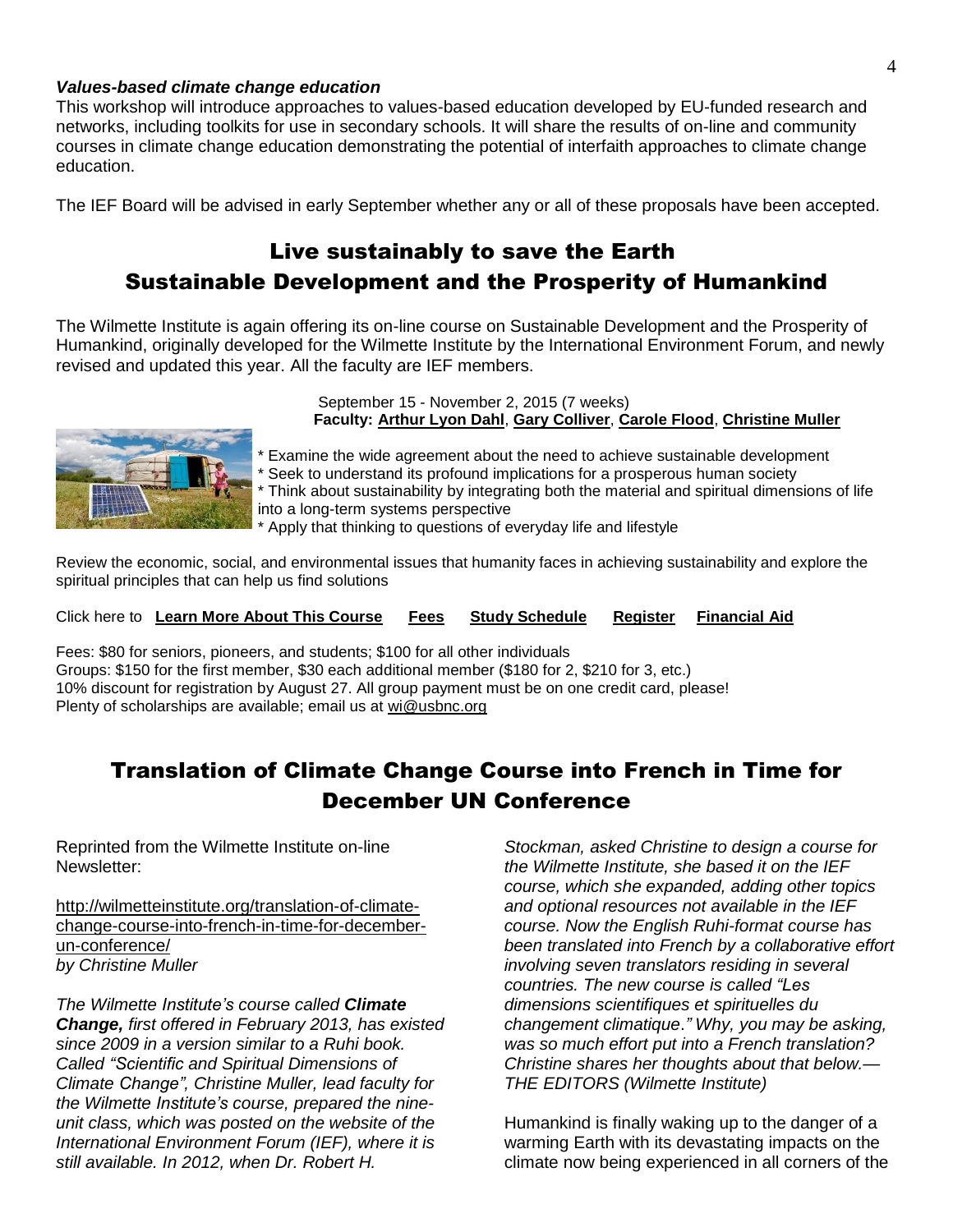world. Droughts are becoming more severe; rainfall patterns are changing; and precipitation, floods, and storms are becoming more extreme. Reducing greenhouse gas emissions, the cause of the warming, is becoming more urgent because the window of opportunity to prevent a climate catastrophe is quickly closing.

International climate negotiations have been going on for decades, but bringing about major change on a global level has proven to be extremely difficult. Short-sighted national and corporate interests have so far obstructed global commitment to greenhouse-gas reduction that would be adequate to the threat.

From November 30 through December 11, 2015, France is hosting and presiding over the 21st Session of the Conference of the Parties to the United Nations Framework Convention on Climate Change (COP21), a very important international conference. The goal of COP21 is "to achieve a new international agreement on the climate, applicable to all countries, with the aim of keeping global warming below 2°C." The stakes are high as time is fast running out to prevent a climate disaster. Therefore, climate change will be a major topic of discussion this fall everywhere, especially in France.

Because Bahá'ís are encouraged to apply the Bahá'í teachings in the public discourse of current issues, they felt it was necessary to have some educational materials about climate change available in French to offer to the general public and interfaith groups.

The new French version of the climate-change course, with five units, is designed for individual or group use and interfaith gatherings. The course covers the relationship of science and religion and introduces the basics on the causes and impacts of climate change. It then focuses on the spiritual and ethical teachings found in the Bahá'í Faith and other religions. These spiritual teachings are the foundation for the necessary fundamental transformation of our worldview and of our relationship with nature and with other human beings.

Public discourse by itself, though, is not sufficient and clearly needs to be accompanied by actions.

Course participants discuss individual actions to reduce their own carbon footprint and what they can do as a community to tread lighter on the Earth. They also engage in simple service projects designed by themselves according to their interests and resources and especially attuned to the particular needs of their communities.

The objectives of the French and English climatechange courses are the same as those for Ruhi courses. As climate change is becoming a topic of general interest, the courses may be a way to engage new people in interfaith study circles. In Rhode Island, for example, a small interfaith group studied a draft version of the English course several years ago. After the group finished the course, one participant who was not a Bahá'í, asked whether there were any other study courses so she could continue to get together and have conversations. The group continued with Ruhi book 1, which led to her eventually becoming a Bahá'í. Seekers who are concerned about the environmental crisis are looking for spiritual solutions and will be attracted to a community that exemplifies in practical ways the spiritual teachings in terms of environmental responsibility.

The activities of the climate-change courses support and do not distract from Bahá'í core activities. Some participants of the English versions, both on the IEF website and the Wilmette Institute course, have been inspired to create devotionals on creation and the relationship of humankind with nature. Many are using their new insights in children's and youth classes.

Other faith communities have also begun to see the moral dimensions of climate change and are taking action. Led by [Interfaith](http://www.interfaithpowerandlight.org/) Power and Light, many religious communities around the United States, for example, are committing to a 50 percent reduction in greenhouse-gas emissions by 2030 and to being carbon neutral by 2050. These steps are being taken to set an example for leaders in Paris as they make their carbon pledges.

The translation of the Bahá'í/interfaith course on climate change into French is one of many endeavors undertaken by the interfaith community to mitigate climate change.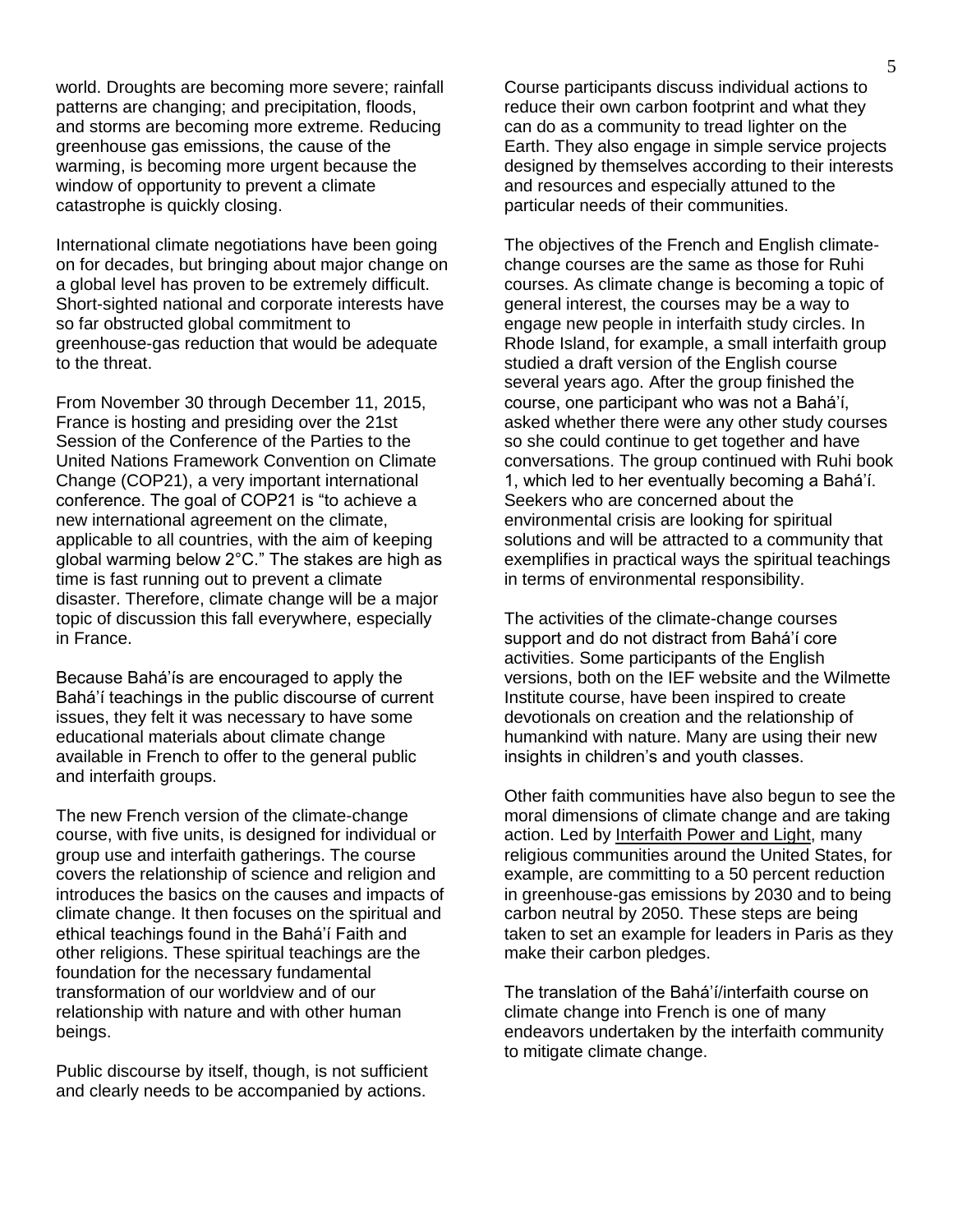# World population projected to reach 9.7 billion by 2050

<http://www.un.org/en/development/desa/newsletter/desanews/feature/2015/08/index.html#15307>

*The current world population of 7.3 billion is expected to reach 8.5 billion by 2030, 9.7 billion in 2050 and 11.2 billion in 2100, according to the "World Population Prospects: The 2015 Revision", launched on 29 July. "Understanding the demographic changes […], as well as the challenges and opportunities that they present*  for achieving sustainable development, is key to the design and implementation of the new development *agenda," said Wu Hongbo, UN DESA's Under-Secretary-General.*

Most of the projected increase in the world's population can be attributed to a short list of high-fertility countries, mainly in Africa, or countries with already large populations.

During 2015-2050, half of the world's population growth is expected to be concentrated in nine countries: India, Nigeria, Pakistan, Democratic Republic of the Congo, Ethiopia, United Republic of Tanzania, United States of America (USA), Indonesia and Uganda, listed according to the size of their contribution to the total growth.

"India expected to become the largest country in population size, surpassing China around 2022, while Nigeria could surpass the United States by 2050″

#### **Shifts in the current population rankings**

China and India remain the two largest countries in the world, each with more than 1 billion people, representing 19 and 18 % of the world's population, respectively. But by 2022, the population of India is expected to surpass that of China.



Currently, among the ten largest countries in the world, one is in Africa (Nigeria), five are in Asia (Bangladesh, China, India, Indonesia, and Pakistan), two are in Latin America (Brazil and Mexico), one is in Northern America (USA), and one is in Europe (Russian Federation).

Of these, Nigeria's population, currently the seventh largest in the world, is growing the most rapidly. Consequently, the population of Nigeria is projected to surpass that of the United States by about 2050, at which point it would become the third largest country in the world. By 2050, six countries are

expected to exceed 300 million: China, India, Indonesia, Nigeria, Pakistan, and the USA.

#### **Growing population in Africa**

With the highest rate of population growth, Africa is expected to account for more than half of the world's population growth between 2015 and 2050.

During this period, the populations of 28 African countries are projected to more than double, and by 2100, ten African countries are projected to have increased by at least a factor of five: Angola, Burundi, Democratic



Republic of Congo, Malawi, Mali, Niger, Somalia, Uganda, United Republic of Tanzania and Zambia.

"The concentration of population growth in the poorest countries presents its own set of challenges, making it more difficult to eradicate poverty and inequality, to combat hunger and malnutrition, and to expand educational enrolment and health systems, all of which are crucial to the success of the new sustainable development agenda," said John Wilmoth, Director of UN DESA's Population Division.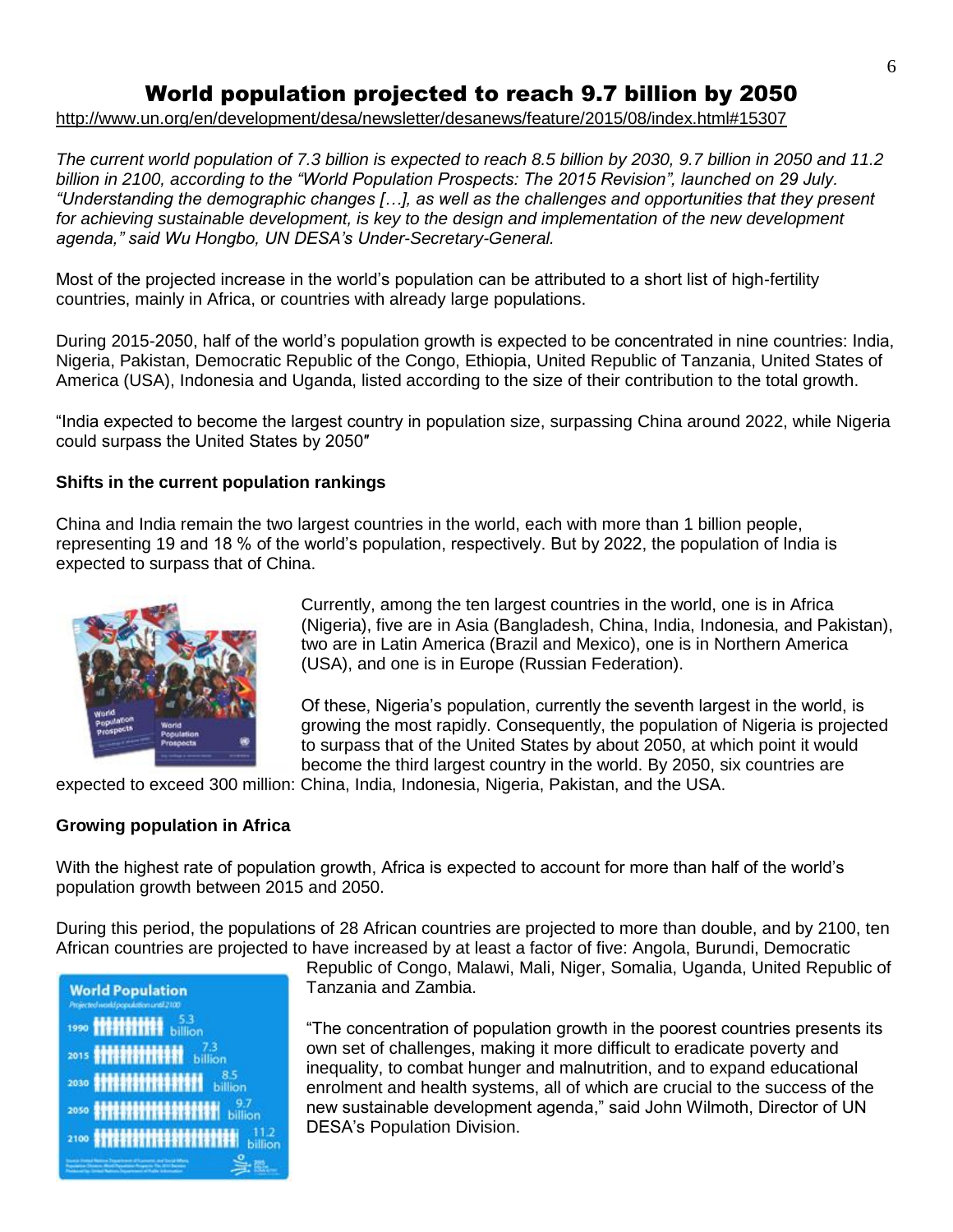While there is always some degree of uncertainty surrounding any projection, the large number of young people in Africa, who will reach adulthood in the coming years and start having children of their own, ensures that the region will play a central role in shaping the size and distribution of the world's population over the coming decades.

### **Slower world population growth due to lower fertility rates**

Future population growth is highly dependent on the path that future fertility will take, as relatively small changes in fertility behaviour, when projected over decades, can generate large differences in total population.

In recent years, fertility has declined in virtually all areas of the world, even in Africa where fertility levels remain the highest of any major area.

## **Ageing population growing rapidly**

The slowdown in population growth, due to the overall reduction in fertility, causes the proportion of older persons to increase over time. Globally the number of persons aged 60 or above is expected to more than double by 2050 and more than triple by 2100.

A significant ageing of the population in the next several decades is projected for most regions of the world, starting with Europe where 34 % of the population is projected to be over 60 years old by 2050. In Latin America and the Caribbean and in Asia, the population will be transformed from having 11% to 12% of people over 60 years old today to more than 25% by 2050.

Africa has the youngest age distribution of any major area, but it is also projected to age rapidly, with the population aged 60 years or over rising from 5% today to 9% by 2050.

## **Higher life expectancy and the contribution of the MDGs**



Life expectancy at birth has increased significantly in the least developed countries in recent years. The six-year average gain in life expectancy among the poorest countries, from 56 years in 2000-2005 to 62 years in 2010-2015, is roughly double the increase recorded for the rest of the world.

While significant differences in life expectancy across major areas and income groups are projected to continue, they are expected to diminish significantly by 2045-2050.

Progress in reducing under-five mortality, one of the Millennium Development Goals (MDGs) targets, has been very significant and wide-reaching in recent years.

Between 2000-2005 and 2010-2015, under-five mortality fell by more than 30% in 86 countries, of which 13 countries saw a decline of more than 50%. In the same time period, the rate decreased by more than 20% in 156 countries.

#### **Young population creates opportunity to capture demographic dividend**

Populations in many regions are still young. In Africa, children under age 15 account for 41% of the population in 2015 and young persons aged 15 to 24 account for a further 19%.

Latin America and the Caribbean and Asia, which have seen greater declines in fertility, have smaller percentages of children (26 and 24 %, respectively) and similar percentages of youth (17 and 16%,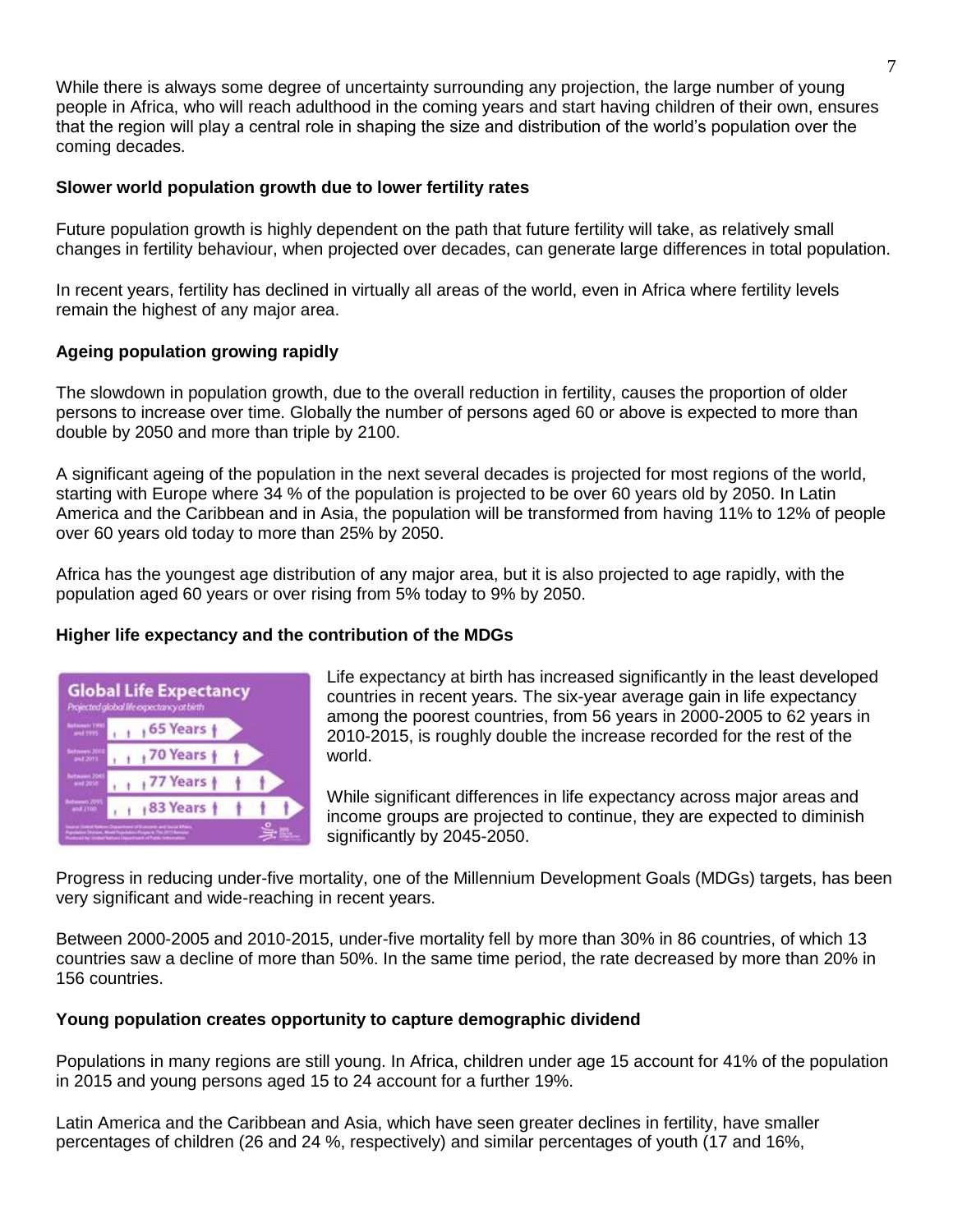respectively). In total, these three regions are home to 1.7 billion children and 1.1 billion young persons in 2015.

These children and young people are future workers and parents, who can help to build a brighter future for their countries. Providing them with health care, education and employment opportunities, particularly in the poorest countries and groups, will be a critical focus of the new sustainable development agenda.

The *2015 Revision* of *World Population Prospects* is the 24th round of official UN population estimates and projections that have been prepared by UN DESA's Population Division.

For more information: [World Population Prospects: 2015 Revision](http://esa.un.org/unpd/wpp)

# The Freakish Year in Broken Climate Records

[http://www.bloomberg.com/news/articles/2015-07-17/the-freakish-year-in-broken-climate](http://www.bloomberg.com/news/articles/2015-07-17/the-freakish-year-in-broken-climate-records?cmpid=BBD071715_BIZ)[records?cmpid=BBD071715\\_BIZ](http://www.bloomberg.com/news/articles/2015-07-17/the-freakish-year-in-broken-climate-records?cmpid=BBD071715_BIZ) by [Tom Randall](http://www.bloomberg.com/authors/AG-V6rP5f0g/tom-randall) July 17, 2015

The annual *[State of the Climate](http://www.ncdc.noaa.gov/news/state-of-the-climate-2014)* report is out, and it's ugly. Record heat, record sea levels, more hot days and fewer cool nights, surging cyclones, unprecedented pollution, and rapidly diminishing glaciers.

The U.S. National Oceanic and Atmospheric Administration (NOAA) issues a report each year compiling the latest data gathered by 413 scientists from around the world. It's 288 pages, but we'll save you some time. Here's a review, in six charts, of some of the climate highlights from 2014.



## **1. Temperatures set a new record**

It's getting hot out there. Four independent data sets show that last year was the hottest in 135 years of modern record keeping. The map above shows temperature departure from the norm. The eastern half of North America was one of the few cool spots on the planet.



## 2. **Sea levels also surge to a record**

Source: NOAA

The global mean sea level continued to rise, keeping pace with a trend of 3.2 millimeters per year over the last two decades. The global satellite record goes back only to 1993, but the trend is clear and consistent. Rising tides are one of the most physically destructive aspects of climate

change. Eight of the world's 10 largest cities are near a coast, and 40 percent of the U.S. population lives in coastal areas, where the risk of flooding and erosion continues to rise.